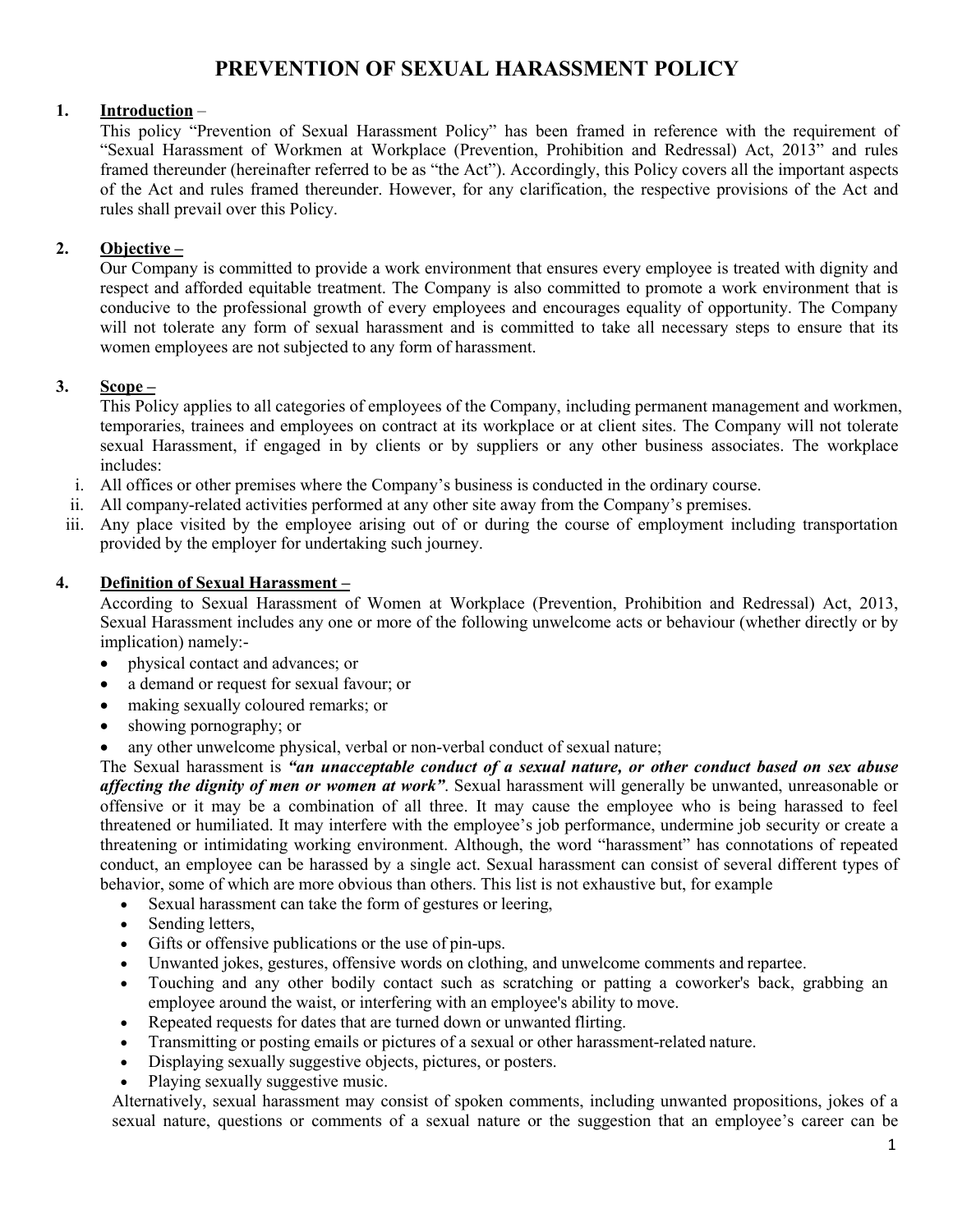advanced by bestowing sexual favors (or alternatively that an employee's career will be damaged if they do not accede to sexual requests). A third sort of sexual harassment involves physical contact including "accidental" contact, or deliberate patting, fondling or groping.

# **5. Internal Complaints Committee:**

The Company has constituted an Internal Complaints Committee ("ICC") in accordance with the Section 4 of the Act. The Committee is constituted at all administrative units or offices for redressal of sexual harassment complaint (made by the victim) and for ensuring time bound treatment of such complaints. The constitution of ICC has been approved by the Board of Directors in their meeting held on January 16, 2021. Following are the members of the committee:

| <b>Name</b>                    | Role              |
|--------------------------------|-------------------|
| Mrs. Jagrutiben Birjubhai Shah | Presiding Officer |
| Mr. Birjukumar Ajitbhai Shah   | Member            |
| Ms. Ripal Rupesh Shah          | Member            |

At the time of inquiry, Minimum 3 members including Presiding Officershall be present. The group shall include the Presiding Officer and at least three members, one-half of whom shall be women.

# **6. Redressal Process -**

- a) Any employee who feels and is being sexually harassed directly or indirectly may submit a complaint of the alleged incident to any member of the Committee in writing with his/her signature within 3 Months of occurrence of incident. Internal Complaint Committee may extend the time limit for a reasonable cause.
- b) Complaint shall be submitted in six copies along with supporting documents and the names and address of witnesses.
- c) If complaint cannot be made in writing Committee shall provide reasonable assistance to employee for making complaint in writing.
- d) If the aggrieved employee is unable to make complaint then any of her legal heir may make a complaint on his/ her behalf.
- e) The committee shall send one copy of complaint to the respondent within a period of 7 days and respondent shall file his reply within a period of 10 days.
- f) The committee at the request of aggrieved employee shall take the steps to settle the case through conciliation without involving any monetary settlement as a basis of conciliation and where the settlement has been arrived, no inquiry shall be conducted.
- g) In case, respondent is an employee, the committee shall, proceed to make an inquiry in accordance with the provisions of service rules applicable to the respondent or other prescribed rules and in case of domestic worker, the local committee shall forward the complaint to the police within 7 (Seven) days for registering the case under Indian Penal Code, 1860, except for those cases which has been arrived for settlement as mentioned in point (f) above.
- h) The inquiry shall be completed within a period of 90 days.
- i) The committee shall provide a report of findings to the employer within 10 days of completion of inquiry and also to the concerned parties and opportunity of being heard shall also be given to them.
- j) If allegation against the respondent has been proved, the committee shall recommend to the employer:-
- to take adequate action for sexual harassment as a misconduct in accordance with the provisions of the service rules applicable to the respondent;
- to deduct, notwithstanding anything in the service rules applicable to the respondent, from the salary or wages of the respondent such sum as it may consider appropriate.
- k) In case, the complaint is found to be false, the Complainant shall, if deemed fit, be liable for appropriate disciplinary action by the Management but a mere inability to substantiate a complaint or provide adequate proof need not attract action against the Complainant.
- l) If the Complainant was aggrieved from the recommendation made by Committee to employer then he/she may prefer appeal to the appellate authority notified under clause (a) of Section 2 of the Industrial Employment (Standing Orders) Act, 1946.
- m) The Committee will maintain a register to endorse the complaint received by it and keep the contents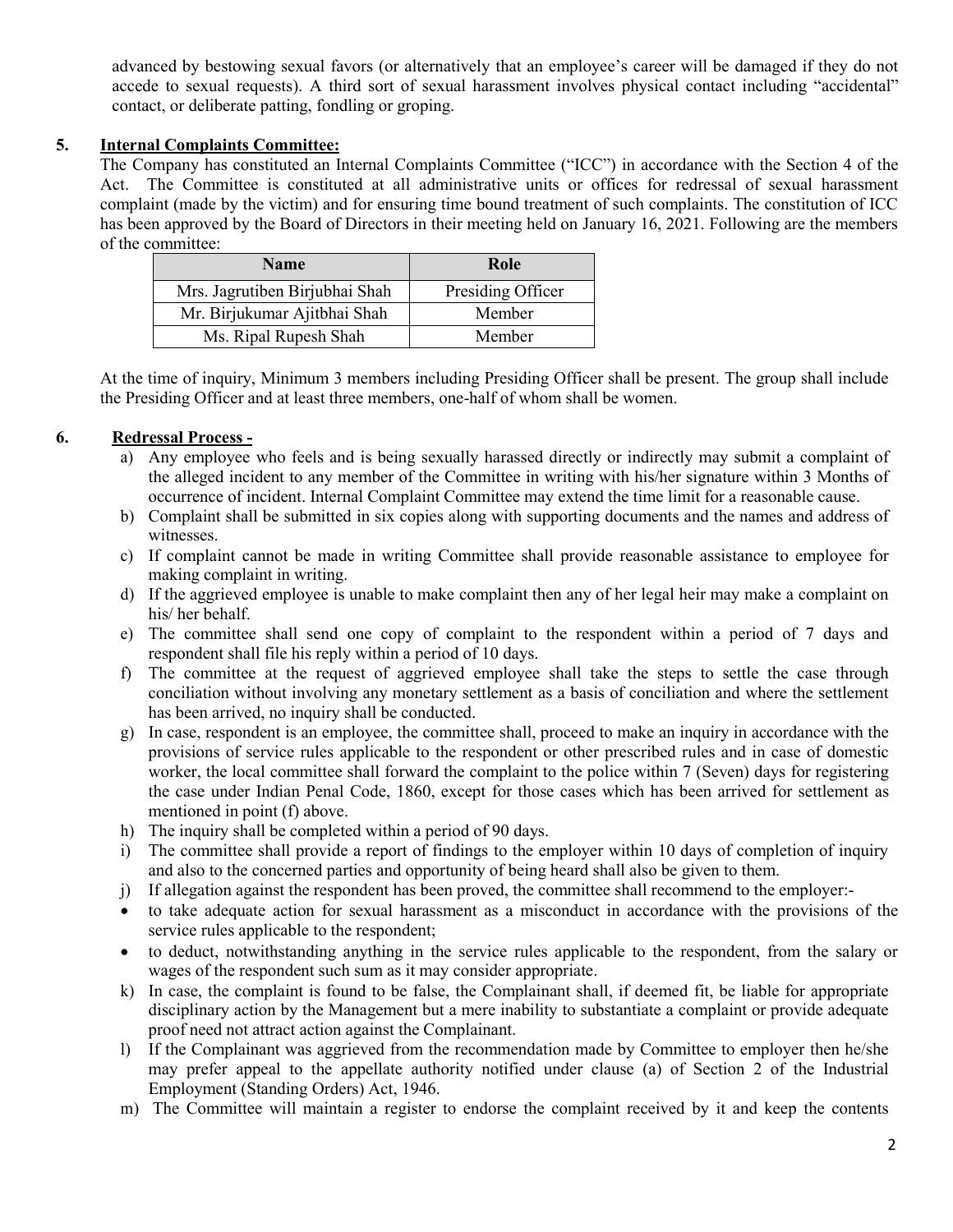confidential, if it is so desired, except to use the same for discreet investigation.

- n) The Committee will hold a meeting with the Complainant within five days of the receipt of the complaint, but no later than a week in any case.
- o) At the first meeting, the Committee members shall hear the Complainant and record her/his allegations. The Complainant can also submit any corroborative material with a documentary proof, oral or written material, etc., to substantiate his/ her complaint. If the Complainant does not wish to depose personally due to embarrassment of narration of event, a lady officer for lady employees involved and a male officer for male employees, involved shall meet and record the statement.
- p) Thereafter, the person against whom complaint is made may be called for a deposition before the Committee and an opportunity will be given to him/ her to give an explanation, where after, an "Enquiry" shall be conducted and concluded.
- q) In the event, the complaint does not fall under the purview of Sexual Harassment or the complaint does not mean an offence of Sexual Harassment, the same would be dropped after recording the reasons thereof in writing.

#### **7. Reporting as per the Section 22 of SexualHarassment of Women at Workplace (Prevention, Prohibition and Redressal) Act, 2013 and rules made thereunder**

- a) The Internal Committee shall in each calendar year prepare an annual report and submit the same to the employer which shall have following details included in its annual report:
	- number of complaints filed during the financial year;
	- number of complaints disposed of during the financial year;
	- number of complaints pending for more than 90 days;
	- number of workshop or awareness programme against sexual harassment carried out; and
	- nature of action taken by the employer.

### **8. Reporting As Per Securities and Exchange Board Of India (Listing Obligations And Disclosure Requirements) Regulations, 2015**

The following disclosure shall be made in corporate governance report forming part of annual report in respect to sexual harassment:-

- number of complaints filed during the financial year
- number of complaints disposed of during the financial year
- number of complaints pending as on end of the financial year.

# **9. Enquiry Process** -

- a) The Committee shall immediately proceed with the Enquiry and communicate the same to the Complainant and person against whom complaint is made.<br>b) The Committee shall prepare and hand over the Statement of Allegation to the person against whom
- complaint is made and give him/ her an opportunity to submit a written explanation if he/ she so desires within 7 days of receipt of the same.
- c) The Complainant shall be provided with a copy of the written explanation submitted by the person against whom complaint is made.
- d) If the Complainant or the person against whom complaint is made desires any witness/es to be called, they shall communicate in writing to the Committee the names of witness/es whom they propose to call.
- e) If the Complainant desires to tender any documents by way of evidence before the Committee, she/ he shall supply original copies of such documents. Similarly, if the person against whom complaint is made desires to tender any documents in evidence before the Committee she/ he shall supply original copies of such documents. Both shall affix her/ her signature on the respective documents to certify these to be original copies.
- f) The Committee shall call upon all witnesses mentioned by both the parties.
- g) The Committee shall provide every reasonable opportunity to the Complainant and to the person against whom complaint is made, for putting forward and defending their respective case.
- h) The Committee shall complete the "Enquiry" within reasonable period but not beyond three months and communicate its findings and its recommendations for action to the HR .The report of the committee shall be treated as an enquiry report on the basis of which an erring employee can be awarded appropriate